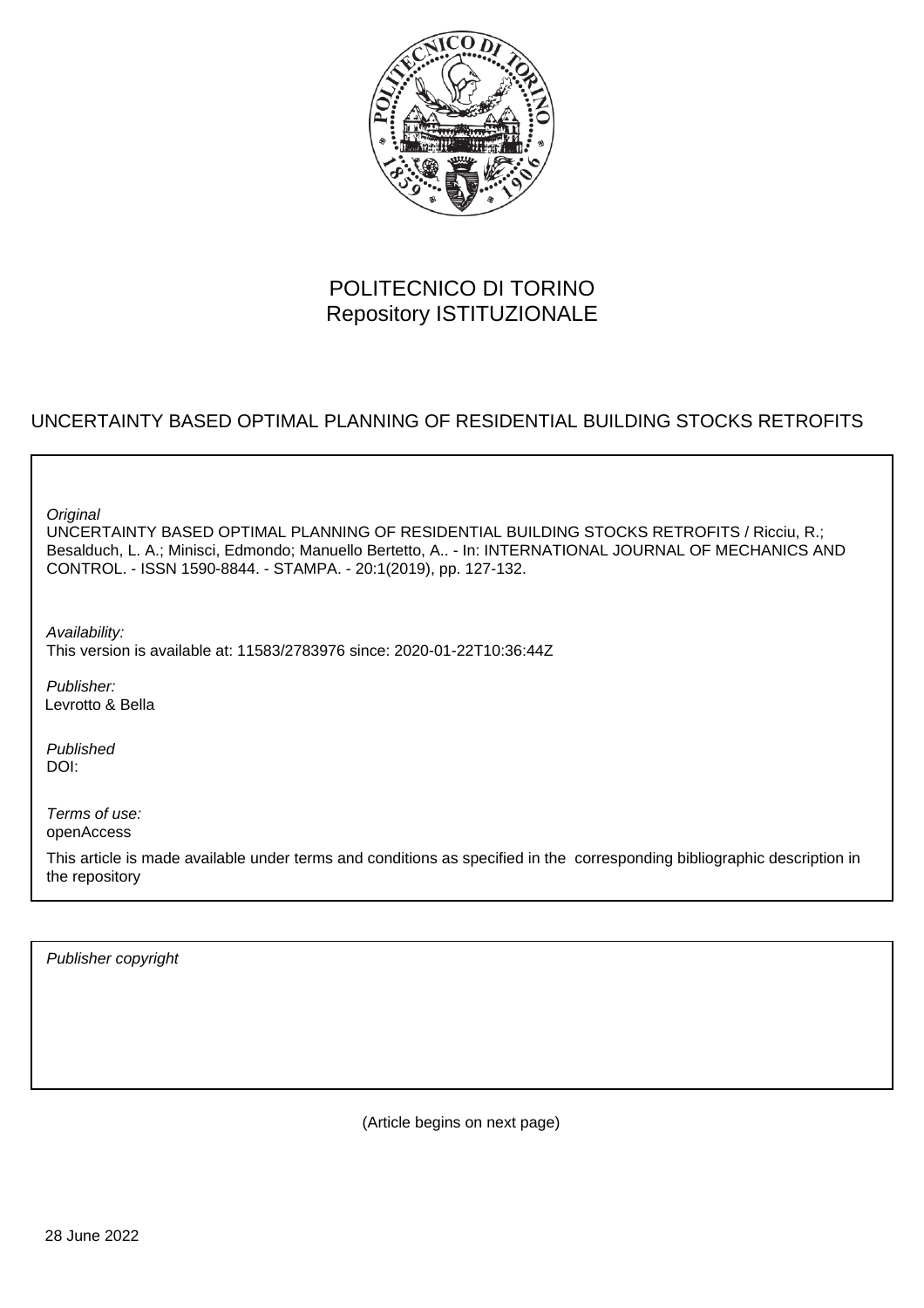# UNCERTAINTY BASED OPTIMAL PLANNING OF RESIDENTIAL BUILDING STOCKS RETROFITS

Roberto Ricciu\*, Luigi Antonio Besalduch\* Edmondo Minisci\*\* Andrea Manuello Bertetto\*\*\*

\* Dept of Civil and Environmental Engineering and Architecture, University of Cagliari,

\*\* Intelligent Computational Engineering Laboratory (ICE-Lab), University of Strathclyde, James Weir Building, 75 Montrose Street, Glasgow, G1 1XJ, UK

\*\*\* Department of Mechanical and Aerospace Engineering, Politecnico di Torino, Corso Duca degli Abruzzi 24, 10129 Torino, Italy

# ABSTRACT

In this work the uncertainties related to the optimal planning/allocation of government subsidies for residential building stocks retrofits are considered and the uncertainty based planning problem is formulated and solved as a multi-objective, constrained problem. Different multiobjective algorithms are considered with the idea to determine the most effective and efficient approach that can be customized as planning tool to be used by the public administration personnel. The preliminary comparison between 2 multi-objective evolutionary algorithms and a deterministic one is presented and optimal/pareto results are analysed.

Keywords: Uncertainty based Optimal Planning, Subsidies Planning, Residential Building Retrofit, Multi-Objective Optimization.

# 1 INTRODUCTION

A series of emergencies related to the current model of global development, (frequent energy crisis, climate change, heat island, etc.) have led central governments of the industrialized countries to take actions to optimize the use of natural resources. From the second industrial revolution, in the second half of 18th Century, it started the gradual abandonment of agricultural land on favor of the cities.

This change of lifestyle was allowed by the possibility of concentrating the energy needed in small spaces. However concentrate and then consume these sources strongly pollute the areas where they are used. Second the natural resources are not infinite, so a reduction in their utilization is necessary to preserve them for the future generation.

Via Marengo 2, 09123 Cagliari, Italy

E-mail: ricciu@unica.it.

Second the natural resources are not infinite, so a reduction in their utilization is necessary to preserve them for the future generation. Based on this, the national planning activities in terms of energy exploitation include a more efficient use of them, and the utilization of renewable energy sources. Particularly for buildings, sustainable development, energyretrofitting the existing buildings stock, changing the users' behaviors sustainable approach, have to be cleverly planned. In Italy, the Energy Performance of Buildings Directive (Directive 2002/91/EC, EPBD) was also adopted by the government subsidy for the renovation of private dwellings. For ten years there has been a political scheme introduced to incentive energy efficiency works: the so-called "Piano Casa" and a 55% tax reduction scheme. But none of them has carefully been planned. Both are completely governed by householders' and private investors' decisions, and to have energy saving measures closer to the target, any consideration to: the building features (age, dimensions,

Contact author: Roberto Ricciu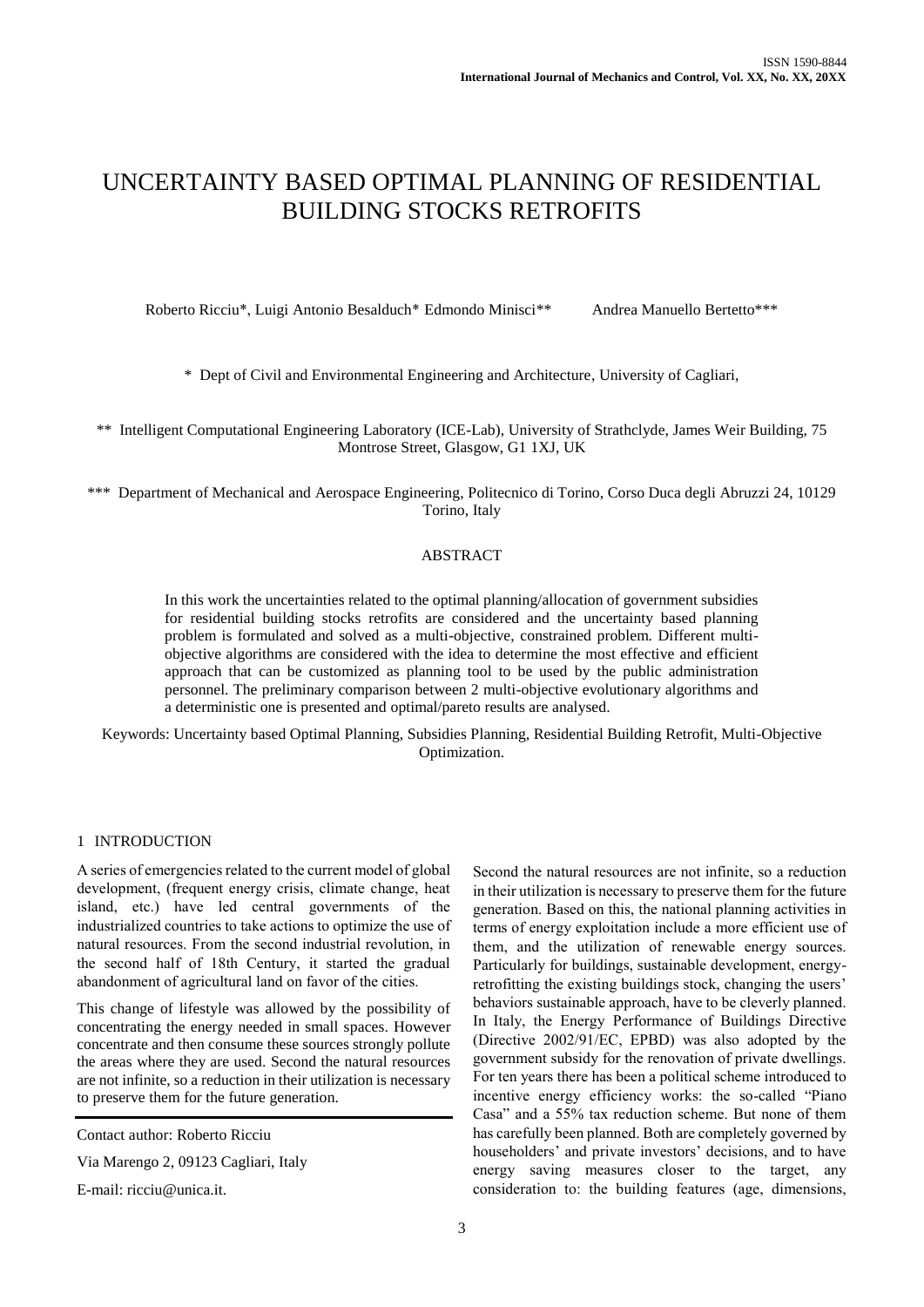construction technologies, HVAC systems and use); the local climatic conditions; the market costs of energy saving measures are taken into account. Instead the second main policy, which consists in 55% tax-reducing, is managed by ENEA (National Agency for New Technologies, Energy and Sustainable Economic Development), that every year, since 2007, has produced the database with the analysis of the requested public subsidies for the energy efficiency work on dwellings; named: "Energy and Environmental ENEA Report" http://www.acs.enea.it/rapporti/ . They are given for the entire country but also divided into five different geographical macro-areas: North-West, North-East, Central, South, Islands. The data examined are: the number of works, the annual average values of energy saving [MWh], the average costs for works [e] by macro-geographical area, carried out according to this categorization of intervention: partial or complete renovation of HVAC system, horizontal structures (roofs included) insulation, external wall insulation, external windows or doors replacement, thermal or PV solar panels installation.

In Desogus et al [1] and Di Pilla et al [2,3] the application of the simplex method to obtain a deterministic solution that minimizes the resources invested by the Italian government and maximizes the energy savings achieved, starting from the above cited values published by ENEA, is proposed. However data from ENEA are affected by uncertainty and consequently a deterministic solution is not trustworthy, furthermore to maker harder the problem, the distribution is not known a priori due to the nature of the variables.

In this paper, a suitable approach for the uncertainty based optimal planning of energy efficiency retrofits is shown. The values of the standard deviation and probability distribution of the variables are assumed starting from practical considerations related to the certifications of performance of industrial type (i.e.: external windows or doors replacement) and to practices of building site (i.e.: external wall insulation). In particular, in this first presented case, we impose two values of uncertainty: \_20% and \_2%. The first value is used for the all types of insulation works, because these are performed mainly in construction site and the uncertainty is considerably higher (one order of magnitude) than the other works. In all cases, the type of the probability distribution is considered uniform to maximize the uncertainty.

# 2 GENERAL PROBLEM

In a previous work [1] the problem was formulated in a deterministic way, with the objective to find the numbers of interventions for each single category that could maximize the energy efficiency, subject to a constraint on the available budget:

$$
\max \qquad \qquad E_{S}^{T} x \qquad (1)
$$
\n
$$
subject \qquad C_{S}^{T} x \leq C_{max}
$$

where  $\boldsymbol{x}$  is the  $n_d$ -dimensional vector of interventions,  $\boldsymbol{E}$ *s* is the  $n_d$ -dimensional vector containing the energy saving for each intervention type, *Cs* is the *nd*-dimensional vector containing the cost for each intervention type, and *Cmax* is available budget.

#### 2.1 UNCERTAINTY BASED OPTIMIZATION

As it is formulated, the planning problem is very similar to a financial portfolio optimization problem, and as this latter, it is also heavily affected by uncertainties. The uncertainties on the costs and energy saving values for each intervention are both aleatory and epistemic, and are related to a) how the data have been collected and processed, b) the kind of operations, etc.

As for the finance optimization problems, also in this case, the obtained solution should be robust and resilient against the considered uncertainties. This means that the problem to be solved is a bi-objective one, aimed at maximizing the mean value of the saved energy and minimizing its standard deviation. If a general multi-objective optimization can be formulated as

min 
$$
f(x) = [f_1(x), f_2(x), ..., f_k(x)]^T
$$
  
subject to  $g_i(x) \le 0 \ i = 1, 2, ..., m$  (2)

this test case problem can be formulated as:

$$
\begin{array}{ll}\n\text{min} & \left[ -E_S^T x, \left( \sigma_{E_S}^T x^2 \right)^{1/2} \right]_{(3)} \\
\text{subject to} & C_S^T x \leq C_{\text{max}}\n\end{array}
$$

# 3 TEST CASE

Data on costs and energy saving are available for five macroareas in Italy (North-West, NW, North-East, NE, Center, CE, South, SO, Islands, IS), and relative to five kind of operations: installation of Opaque Horizontal (OH) surfaces, installation of Opaque Vertical (OV) surfaces, Windows Replacement (WR), Solar Panel (SP) installation, and Heating Plant (HP) replacement.

#### 3.1 Objective and constraints

The objective of the considered test case is to maximize the expected value of the total energy that can be saved in Italy, while keeping its standard deviation as low as possible, subject to a constraint on the total budget, *Cmax* = 840241834  $[\epsilon]$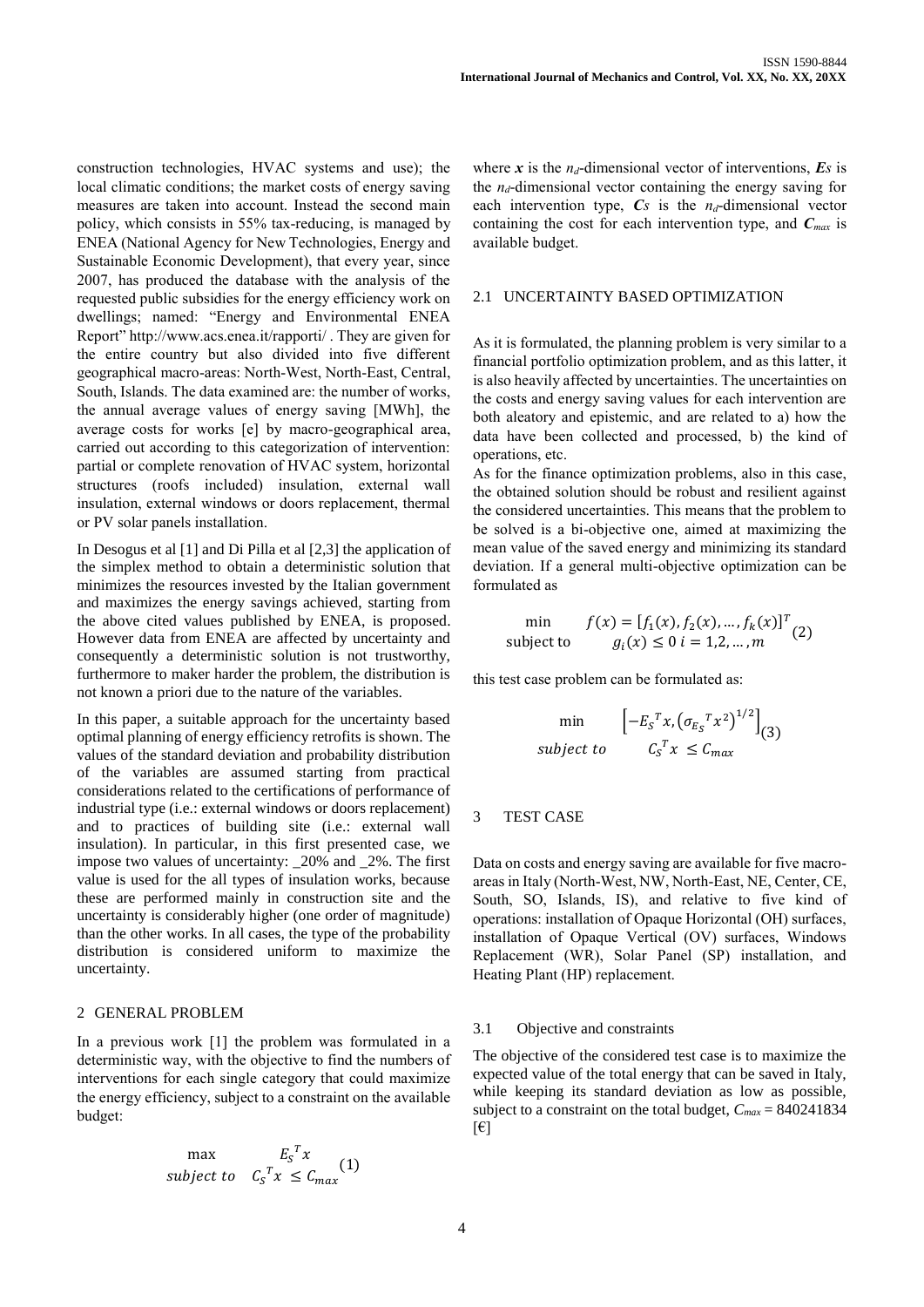#### 3.2 Optimisation methods

As it is formulated in the Eq. 3, the problem is a classic biobjective problem, which, in theory should be easily and quite efficiently solved by using one of the many available Multi-Objective Evolutionary Algorithms (MOEAs), such as the well-known Non-dominated Sorting Genetic Algorithm 2 (NSGA2)[4] or the Multi-Objective Parzen Based Estimation of Distribution (MOPED) [5]. Preliminary results, shown later on in this paper actually demonstrate that for this kind of problem the e-constrained approach is both more effective and efficient. Together with the weightedsum, the ε-constrained (*ε-con*) approach is another wellknown technique to solve multi-objective problems via a priori articulation of preference. In this case there is no aggregation of criteria, instead only one of the original objectives is minimized, while the others are transformed into (additional) constraints.

The general multi-objective optimization problem as presented in Eq. 2 becomes:

minimize 
$$
f_q(x)
$$
  
\nsubject to  $f_i(x) \le \varepsilon_i$   $i = 1, 2, ..., k$   $i \ne q$  (4)  
\n $g_i(x) \le 0$   $i = 1, 2, ..., m$ 

where  $\varepsilon \in \mathbb{R}^{k-l}$ .

For this particular test case, the problem

min 
$$
[-E_S^T x]
$$
  
\nsubject to  $C_S^T x \leq C_{max}$  (5)  
\n $(\sigma_{E_S}^T x^2)^{1/2} \leq \sigma_{Budget,max}$ 

is solved iteratively to approximate the Pareto front: σ<sub>Budget, max</sub> is initially set to the value of  $(\sigma_{E_S}{}^T x^2)^{1/2}$  obtained for the deterministic solution and then the problem in eq. (5) is solved for a value of  $\sigma_{\text{Budget,max}}$  progressively decreasing. Used data are listed in Tables I and II.

Table I - Costs and energy savings for each intervention (Italy 2007)

| <b>Intervention</b> | $C_s[\![\in]\!]$ | $Es$ [MWh] |  |  |
|---------------------|------------------|------------|--|--|
| OH-NW               | 35721.69         | 855.45     |  |  |
| OV-NW               | 21573.11         | 399.85     |  |  |
| VR-NW               | 10517.35         | 113.07     |  |  |
| SP-NW               | 9968.49          | 128.95     |  |  |
| HP-NW               | 12848.64         | 359.19     |  |  |
| <b>OH-NE</b>        | 28466.74         | 812.61     |  |  |
| <b>OV-NE</b>        | 20577.44         | 465.67     |  |  |
| VR-NE               | 10377.48         | 113.5      |  |  |
| SP-NE               | 7101.84          | 103.25     |  |  |
| HP-NE               | 10218.78         | 224.34     |  |  |
| OH-CE               | 23881.13         | 544.29     |  |  |
| OV-CE               | 15002.42         | 255.28     |  |  |
| VR-CE               | 9422.62          | 83.29      |  |  |
| SP-CE               | 6171.21          | 103.98     |  |  |
| HP-CE               | 8083.54          | 173.4      |  |  |
| OH-SO               | 18304.63         | 260.92     |  |  |
| OV-SO               | 13578.09         | 193.35     |  |  |
| VR-SO               | 11086.18         | 71.66      |  |  |
| SP-SO               | 6492.09          | 174.54     |  |  |
| HP-SO               | 5134.22          | 100.64     |  |  |
| OH-IS               | 10435.85         | 200        |  |  |
| OV-IS               | 13985.85         | 112.26     |  |  |
| VR-IS               | 10339.83         | 60         |  |  |
| SP-IS               | 4187.2           | 113.38     |  |  |
| HP-IS               | 5508.54          | 75         |  |  |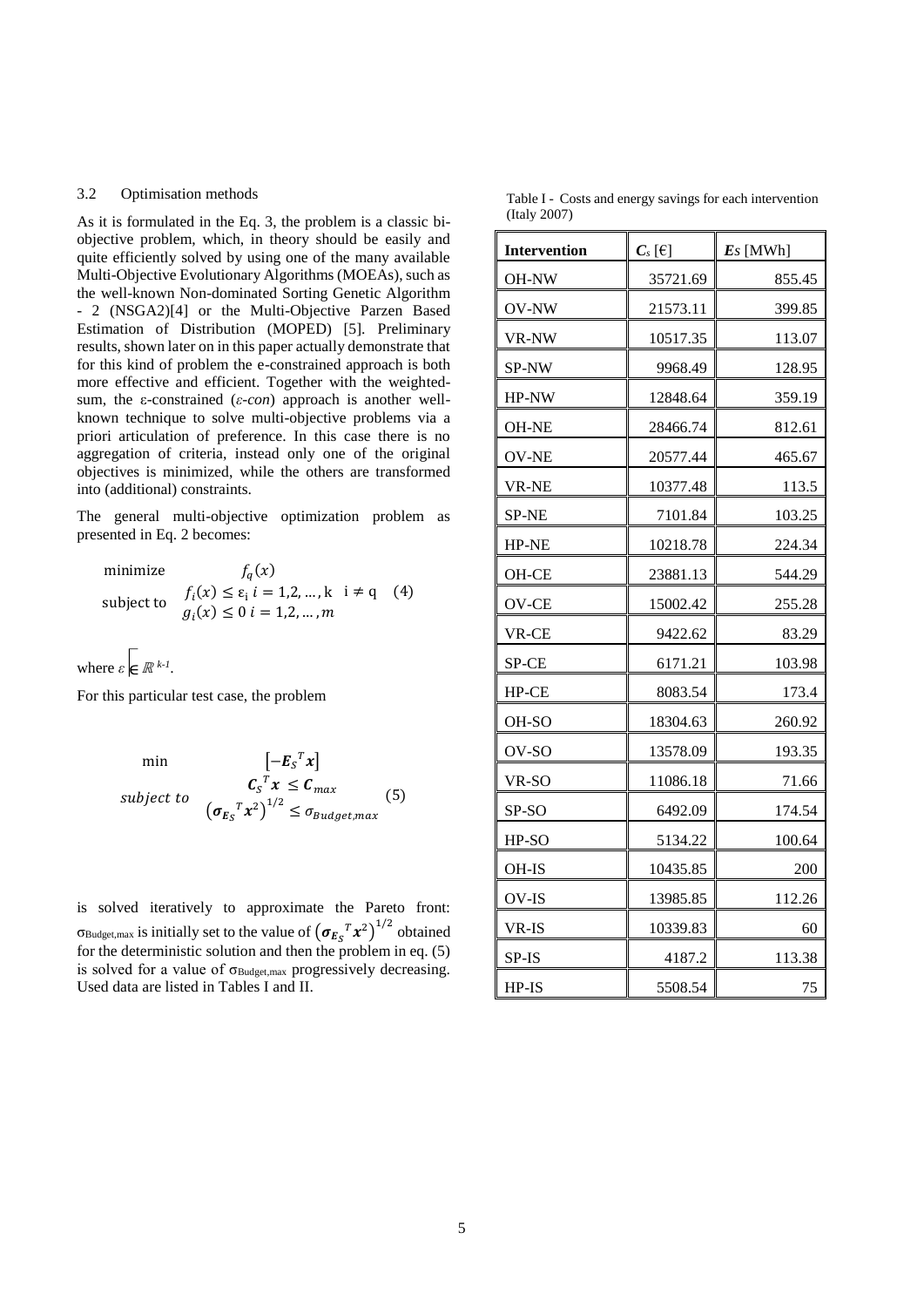| Table II - Lower $(B_L)$ and upper $(B_U)$ |  |  |  |
|--------------------------------------------|--|--|--|
| bounds for the number of interventions     |  |  |  |
| (Italy 2007)                               |  |  |  |

| <b>Intervention</b> | $B_L$            | $\bm{B} \bm{U}$ |  |
|---------------------|------------------|-----------------|--|
| OH-NW               | 0                | 7444761         |  |
| OV-NW               | $\theta$         | 7444761         |  |
| VR-NW               | 0                | 7444761         |  |
| SP-NW               | 0                | 7444761         |  |
| HP-NW               | 0                | 7444761         |  |
| OH-NE               | $\boldsymbol{0}$ | 5075838         |  |
| OV-NE               | 0                | 5075838         |  |
| <b>VR-NE</b>        | 0                | 5075838         |  |
| <b>SP-NE</b>        | $\overline{0}$   | 5075838         |  |
| HP-NE               | 0                | 5075838         |  |
| OH-CE               | $\boldsymbol{0}$ | 5137694         |  |
| OV-CE               | 0                | 5137694         |  |
| VR-CE               | 0                | 5137694         |  |
| SP-CE               | 0                | 5137694         |  |
| HP-CE               | 0                | 5137694         |  |
| OH-SO               | 0                | 6260594         |  |
| OV-SO               | 0                | 6260594         |  |
| VR-SO               | 0                | 6260594         |  |
| SP-SO               | $\overline{0}$   | 6260594         |  |
| HP-SO               | $\overline{0}$   | 6260594         |  |
| OH-IS               | 0                | 3349993         |  |
| OV-IS               | 0                | 3349993         |  |
| VR-IS               | 0                | 3349993         |  |
| SP-IS               | 0                | 3349993         |  |
| HP-IS               | $\overline{0}$   | 3349993         |  |

#### 4 RESULTS

The problem in Eq. (3) has been solved for two different uncertainty vectors and results in terms of Pareto front solutions are shown in Figg. (1) and (2). The NSGA2 algorithm has been setup with: population size,  $n_{pop} = 100$ , maximum number of generations, *ngne;max* = 2000, crossover parameter, *pcross;real* = 0:9, crossover parameter, *pmut;real* =  $1/n_d$ ,  $\eta_c = 10$ ,  $\eta_m = 10$ .

The MOPED algorithm has been setup with: population size,  $n_{pop}$  = 100, maximum number of generations, is solved iteratively to approximate the Pareto front:  $n_{\text{gne;max}} = 600$ .

Fig. (1) is relative to the case (Case U1) where the uncertainties on the elements of  $E<sub>s</sub>$  were set as uniform distributions, with lower and upper bound as follows:

- lower 80% of the nominal value for elements relative to OH and OV operations, and 98% of the nominal value for elements relative to VR, SP, and HP operations;
- upper 120% of the nominal value for elements relative to OH and OV operations, and 102% of the nominal value for elements relative to VR, SP, and HP operations.



**Figure 1:** Pareto front approximations given by the three used optimization approaches for the Case U1 (T<sub>Es</sub> =  $\mathbf{E} \cdot \mathbf{F}^T$   $\mathbf{\hat{x}}$ )

On the other hand, Fig. (2) is relative to the case (Case U2) where the uncertainties on the elements of  $E_s$  were set as uniform distributions, with lower and upper bound as follows:

- lower 80% of the nominal value for all the elements;
- upper 120% of the nominal value for all the elements.



**Figure 2:** Pareto front approximations given by the three used optimization approaches for the Case U2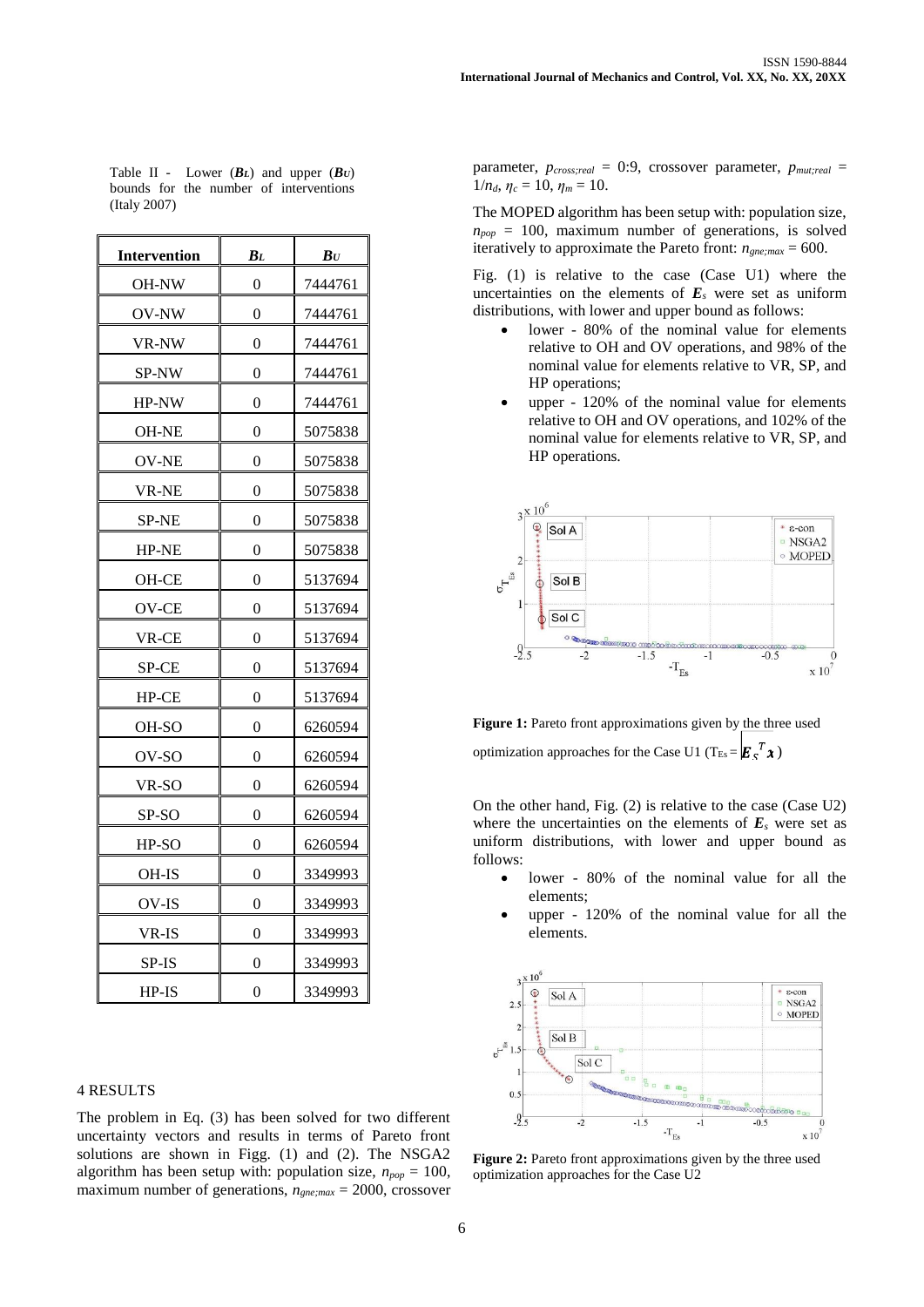Both figures show only feasible solutions. It can be noted that in both cases NSGA2 after  $200e<sup>3</sup>$  function evaluations can find only few (< *npop*) feasible solutions. Both EAs can only find an approximation of the lower-right part of the front, which is the less appealing one, due to the fact that very low deviations of the total saved energy are associated to very low values of its expected value. This aspect will be investigated better and new evidence will be integrated in the full paper.

The interesting part of the Pareto front is approximated very well by the  $\varepsilon$ -con iterative algorithm, by using less than  $10e^3$ function evaluations for Case U1 and near  $34e<sup>3</sup>$  evaluations for Case U2. Solution A in both figures corresponds to the solution of the deterministic problem. It can be seen in Fig. (3) that, when uncertainties U1 are considered, it is possible to find robust solutions that have considerably small standard deviations with negligible losses in terms of the expected value of the energy saving (Solutions B and C).



**Figure 3:** PDF of -*TEs* for 3 solutions belonging to the Pareto approximation given by the iterative ε-con approach for Case U1

On the other hand, when uncertainties U2 are considered (Fig. 4), the Pareto solutions are such that greater robustness is associated to less negligible losses in terms of expected value. When uncertainties are the same (in percentage) for all the variables/interventions, a reduction of the standard deviation is achieved by progressively using more operations (see Table III).



Figure 4: PDF of of -*TEs* for 3 solutions belonging to the Pareto approximation given by the iterative *ε-con* approach for Case U2

# 5 CONCLUSION AND FUTURE WORK

In this work the optimal planning/allocation of government subsidies for residential building stocks retrofits are considered and implemented as optimisation under uncertainty problem, which is then solved by means of different approaches. The results clearly show that today numerical techniques can solve the problem, even if with different degrees of efficiency, and the real limitation for the practical implementation of the methods comes from the availability of data, including the characterisation of the involved uncertainties.

Future work, in part already started, includes: a) the application of the uncertainty based optimization approach to different scenarios to highlight pros and contras when different constraints on the budget, as well as the energy savings, are considered; b) the re-formulation of the planning problem as a reliability based optimization problem, where the constraints have to be satisfied with a probability Pc > 0.5; and c) full statistical analysis of the performance of the used optimization methods when applied to the uncertainty based optimization planning of interventions, with the idea to further clarify which could be the best tool to customize for public administration personnel.

The use of additional and more complete data will be considered as well.

## ACKNOWLEDGMENTS

The research activity presented in this paper was financially supported by the Italian Ministry of Research (MIUR) and by Fondazione di Sardegna in the project: Strategies and Technologies for Scientific Education and Dissemination, CUP: F71I17000330002.

#### REFERENCES

- [1] Desogus G, Mura S., Ricciu., Planning energy saving measures for existing buildings through linear problems solving. In *INPUT International Congress* (FrancoAngeli, Cagliari (Italy), 2012).
- [2] Di Pilla L., Desogus G., Di Francesco M, The use of linear programming techniques to asses the effectiveness of economic incentives for building energy retrofit. *In Energy for Sustainability 2015* (Elsevier, Coimbra (Portugal), 2015).
- [3] Di Pilla, L., Desogus, G., Mura, S., Ricciu, R., Di Francesco, M. Optimizing the distribution of Italian building energy retrofit incentives with Linear Programming (2016) *Energy and Buildings*, 112, pp. 21- 27.
- [4] Deb, K., Pratap, A., Agarwal, S., and Meyarivan, T. A fast and elitist multiobjective genetic algorithm: *NSGA-II. Evolutionary Computation, IEEE Transactions* on 6(2), 182– 197 Apr (2002).
- [5] Costa, M. and Minisci, E. MOPED: a Multi-Objective Parzen-based Estimation of Distribution algorithm. In *Evolutionary Multi-Criterion Optimization.* Second International Conference, EMO 2003, Fonseca, C., Fleming, P., Zitzler, E., Deb, K., and Thiele, L., editors, volume 2632 of LNCS, 282–294 (Springer, Faro, Portugal, 2003).